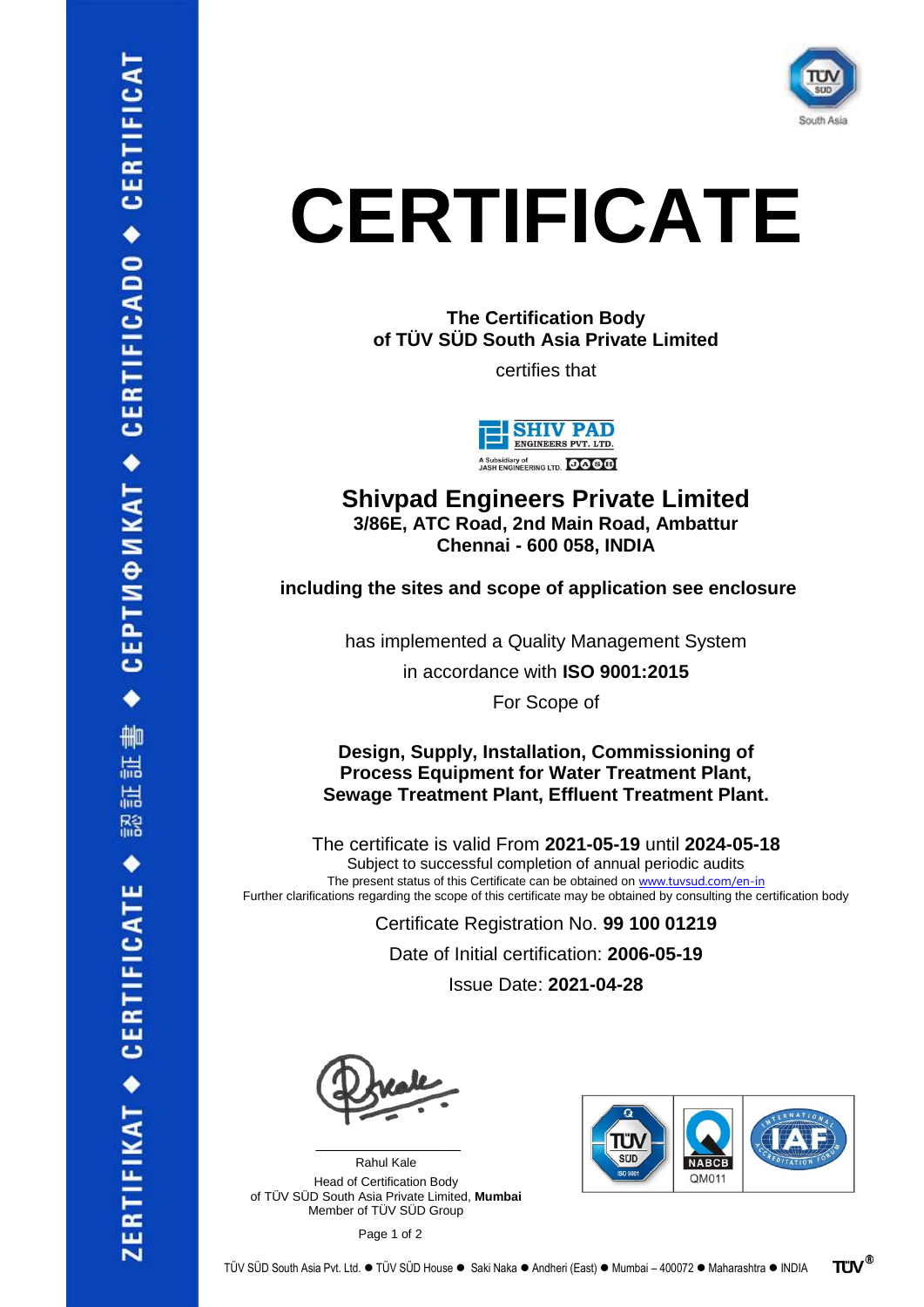

## **Enclosure of Certificate No.: 99 100 01219**

| <b>Sites</b>                                                                                                                             | <b>Scope of application</b>                                                                                                                                   |
|------------------------------------------------------------------------------------------------------------------------------------------|---------------------------------------------------------------------------------------------------------------------------------------------------------------|
| <b>Shivpad Engineers Private Limited</b><br>3/86E, ATC Road, 2nd Main Road,<br>Ambattur Chennai - 600 058, INDIA                         | Design, Supply, Installation, Commissioning<br>of Process Equipment for Water Treatment<br>Plant, Sewage Treatment Plant, Effluent<br><b>Treatment Plant.</b> |
| <b>Shivpad Engineers Pvt. Ltd.</b><br>Plot No. 31, Sector-c, Sanwer Road,<br>Industrial Area, Indore - 452 015,<br>Madhya Pradesh, INDIA | postbox/certholder                                                                                                                                            |

Rahul Kale Head of Certification Body of TÜV SÜD South Asia Private Limited, **Mumbai** Member of TÜV SÜD Group

\_\_\_\_\_\_\_\_\_\_\_\_\_\_\_\_\_\_\_\_\_\_\_\_\_

Page 2 of 2



**TÜV®** 

TÜV SÜD South Asia Pvt. Ltd. ⚫ TÜV SÜD House ⚫ Saki Naka ⚫ Andheri (East) ⚫ Mumbai – 400072 ⚫ Maharashtra ⚫ INDIA